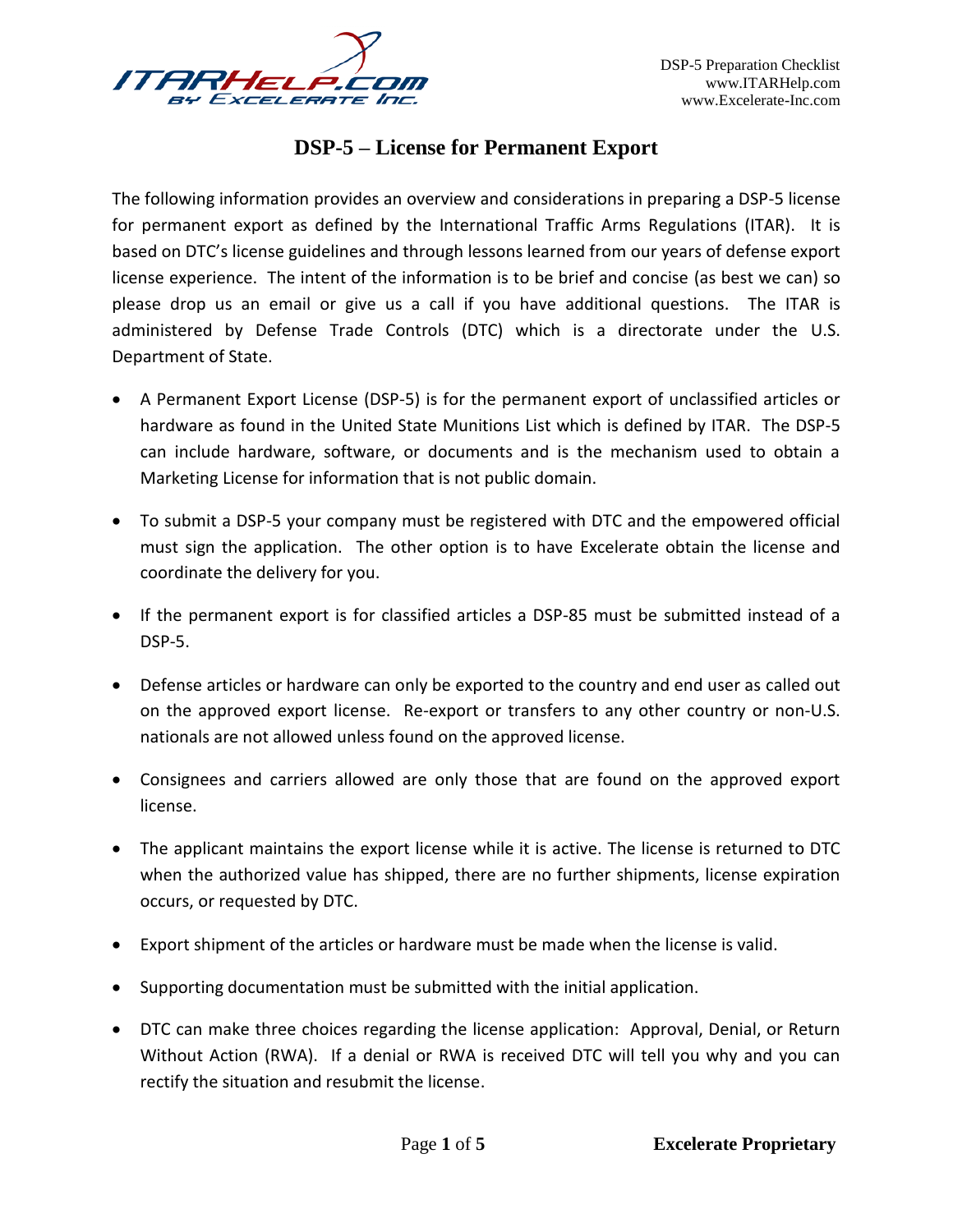- Processing time is directly related to staffing and if the license application is staffed plan on a minimum of two (2) months for license processing. If not staffed the license usually is returned within the month. Our experience is that 95% of new licenses are staffed.
- The DSP-5 does not allow for the export of manufacturing information or technical assistance. Training can be provided on the use or maintenance of a hardware/software delivery but not for topics such as integration with an existing system.
- It is the responsibility of the company to inform employees of the scope and purpose of the DSP-5 when coming in contact with foreign nationals. The transfer of Technology data / information or Manufacturing know how to foreign nationals are covered under separate Technology Assistance or Manufacturing License Agreements that are also administered by DTC. This applies to employees, sub-contractors, and consultants coming in contact with foreign nationals within the U.S. or abroad.
- Section 120 of the ITAR gives the definitions for items like technical data, a US person, a foreign person, an export, etc. One important point is that a U.S. person working for a foreign employer must be considered a foreign person, and that a foreign person working for a U.S. company is also considered a foreign person.
- Excelerate cannot guarantee approval of your DSP-5. We will use our experience to prepare the proper documentation based on the facts you provide. An important factor for approval is the preparation of enough information that explains the export but not too much information to be confusing. Excelerate is technical and we can help.
- DTC will provide a set of provisos and limitations when the license is approved. These are for the exporter's use and in most cases should not be shared with the end user. For instance, a common proviso is that no source code can be delivered.
- Keep in mind that you will only be able to export the quantity shown and the value shown in the export license. Customs will confirm this before the item leaves the U.S. Partial shipment can be made but the total value or quantity can not be exceeded. The ITAR says that the total value exported can be exceeded by 10% but we have not tested nor want to guarantee that this regulation will be honored by U.S. customs.
- Significant Military Equipment (SME) as determined per the U.S. Munitions List requires that DSP-83 (Non-Transfer and Use Certificate) be submitted with the DSP-5 application. The DSP-83 basically has everyone agree not to transfer or use the delivered articles except for how the license defines. The DSP-83 requires a signature from the end user, any consignee,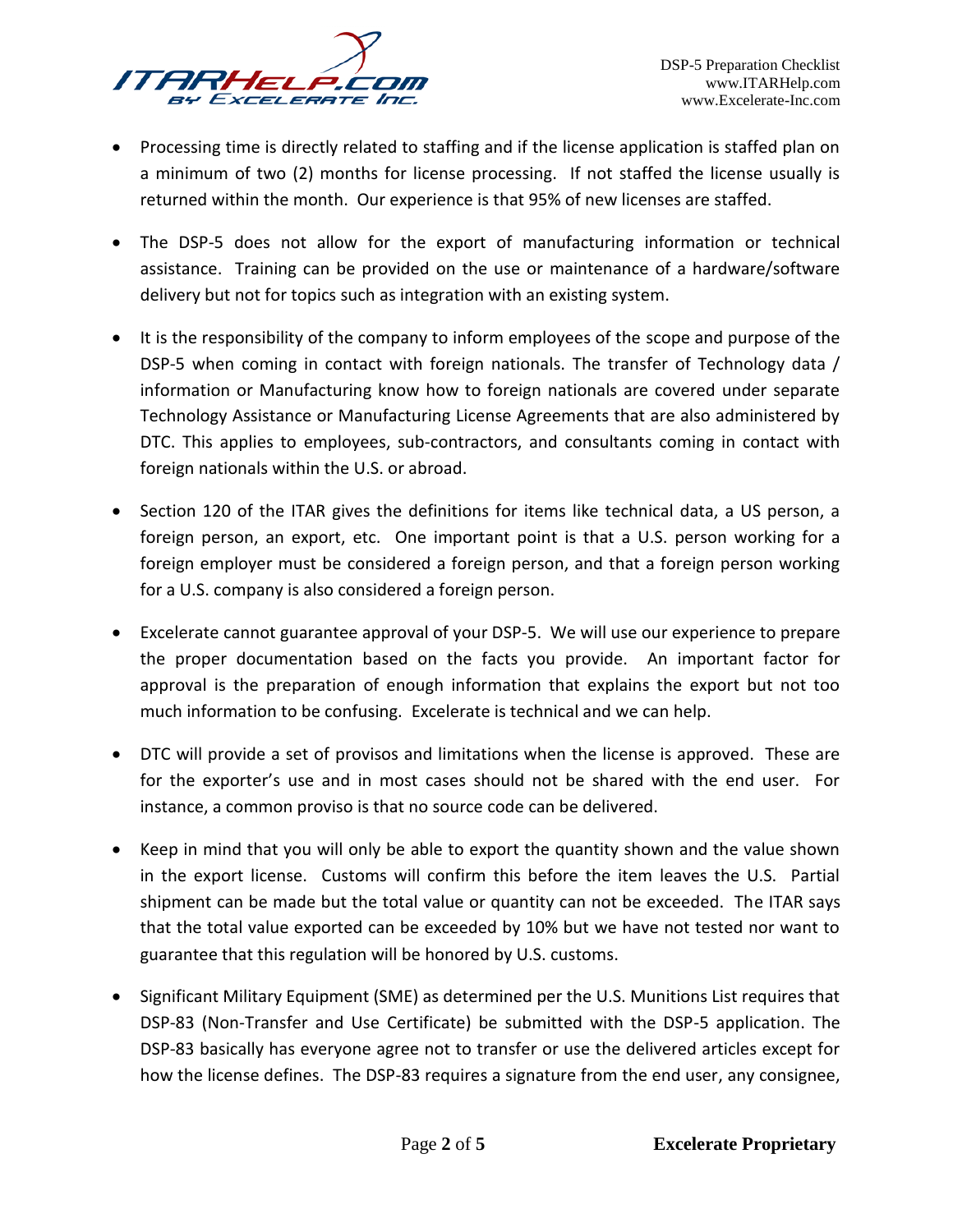

the manufacturer, and the government. Some countries sign the DSP-83 quickly while others have great concern. Excelerate can help with the DSP-83.

## **THE PROCESS**

Below is the basic DSP-5 process.

- 1. Is your company registered with DTC? If you are submitting the license then we need to get you registered.
- 2. Does your company have a security certificate registered with DTC so that you can submit licenses on line? If not then you will need to obtain a certificate – we can help.
- 3. Excelerate and the customer obtain the necessary DSP-5 information from the checklist below.
- 4. Excelerate prepares the DSP-5 in e-file format for your review.
- 5. If the company is submitting the license then their Empowered Official digitally signs DSP-5 e-file and submits to DTC.
- 6. DSP-5 progress is tracked through D-Trade on the DTC website.
- 7. DTC provides a decision on the DSP-5 application and if approved the provisos are reviewed. If not approved we review the reason why and decide the next course of action.
- 8. Execute the effort and make the delivery.

## **DSP-5 INFORMATION CHECKLIST**

The following checklist provides the initial information required to prepare a DSP-5. Depending on the commodity and situation there may be more information required. Please review the checklist and assemble the necessary information.

- $\Box$  Your legal company name, address, and phone number.
- $\Box$  The company DTC registration number if available.
- $\square$  The complete name, address, and phone number of the ultimate end user. For instance, if the delivery is to a company in France, say Dassault Aviation, but they will deliver the system to the French Air Force then the ultimate end user is the French Air Force.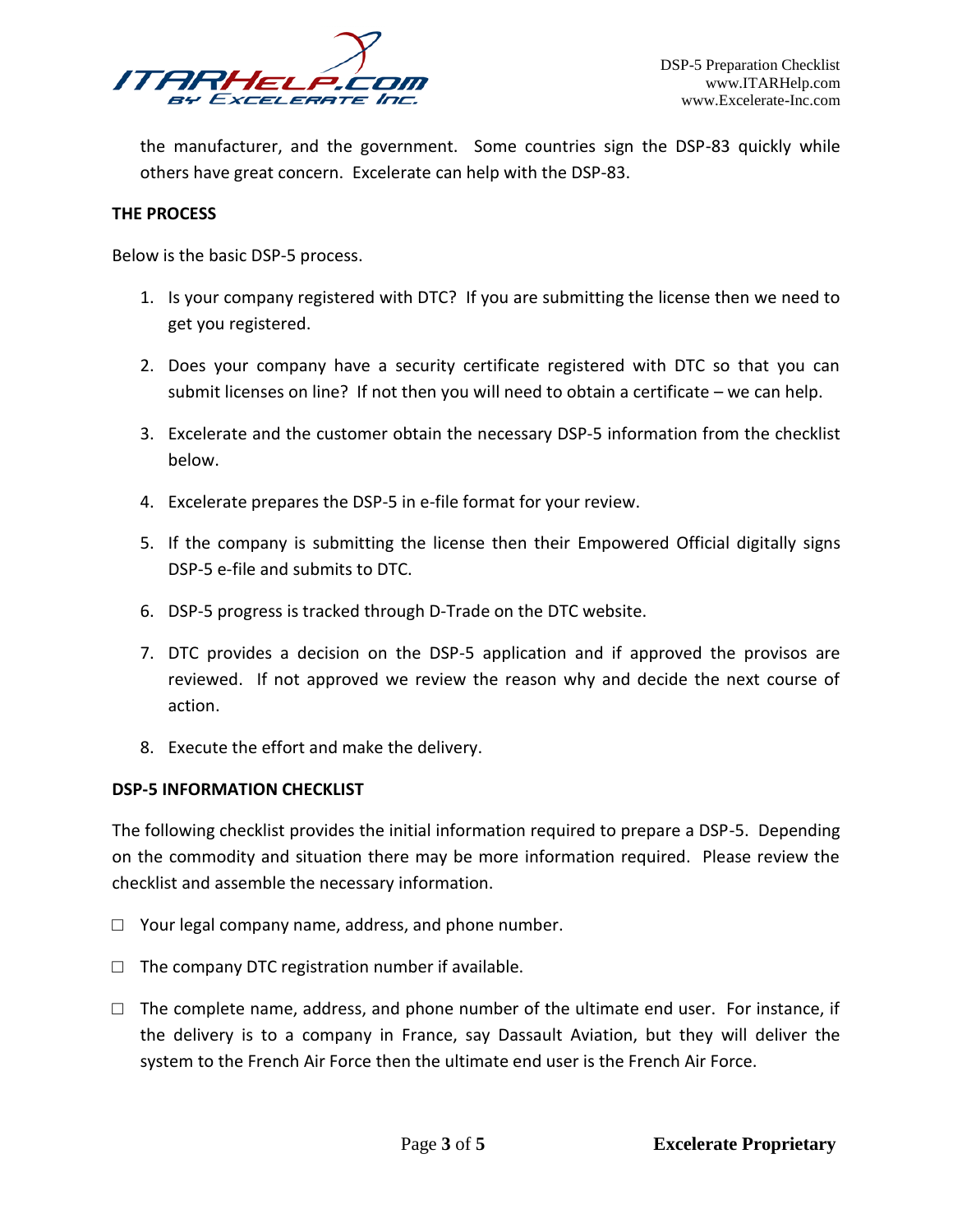

- $\Box$  The complete names, addresses, and phone numbers of any foreign consignees agents, brokers, companies, etc. Whoever will touch the delivered article before it arrives to the ultimate end user.
- $\square$  The US freight forwarder responsible for the export. We typically list a few freight forwarders – there is no limit. The only stipulation is that the freight forwarder you will use MUST be listed on the license with the correct address.
- $\Box$  You must have a purchase order or letter of intent from the end user (recently we have had issues with letters of intent so a PO is better if possible) that shows end user name, end user address, items to be purchased, quantity, price, and end use. This may be difficult to obtain before the license is approved but it is a requirement and the license application will be RWA'd without it. Often we obtain a preliminary PO from the end user to fulfill the license requirement. The PO must match the license value and quantity being requested.
- $\Box$  If the PO does not contain a description of the end use and end user then a separate signed document must be provided that details the end use and user.
- $\Box$  Any descriptive literature of a product, if available, that will be exported sales brochures, flyers, etc. in .pdf format. Part numbers are nice to have if they are available.
- $\Box$  A description of the delivery and end use. If appropriate, and it is in 90% of licenses, we will include an additional write-up based on a discussion with you that provides DTC a clear understanding of the license request. It helps to give DTC an understanding of the history, what the use will be, any past deliveries, etc.
- $\Box$  Attach a copy of the signed form DSP-83 for all significant military equipment (SME). We can submit the license application without the signed DSP-83 but you run the risk of having the license RWA'd. Some license officers at DTC will include a proviso that the DSP-83 must be signed before an export can occur and other officers RWA the application. If possible, play it safe and get the DSP-83 signed, if required, before submitting the application.
- $\Box$  Are their any precedent licenses related to this export? If the articles have been exported before, all or in part, then please provide the license number(s).
- $\Box$  If appropriate, provide the name and contact information for a U.S. Government employee that is familiar with the commodity being exported. Such as a government Program Manager.